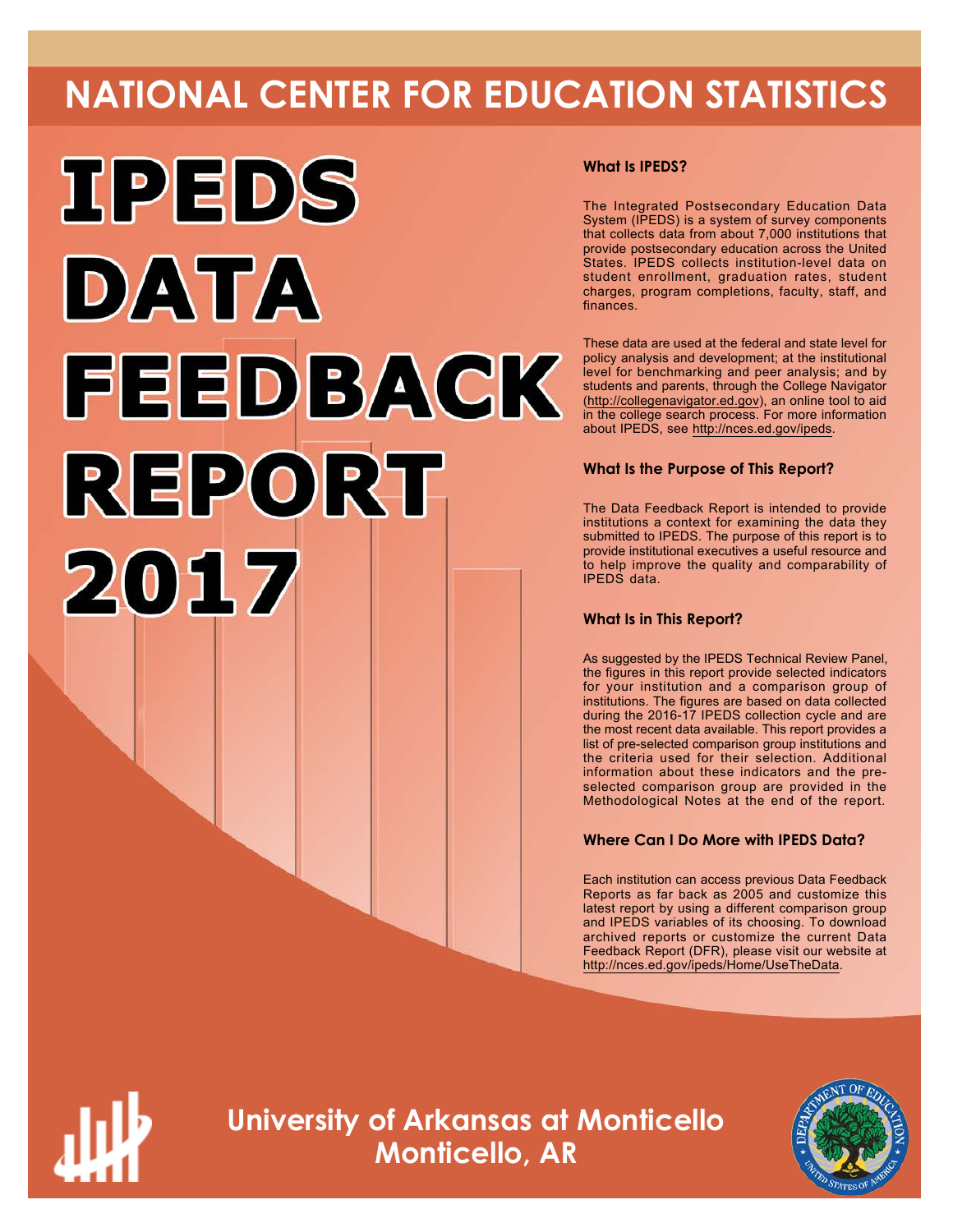## **COMPARISON GROUP**

Comparison group data are included to provide a context for interpreting your institution's statistics. If your institution did not define a custom comparison group for this report by July 14, 2017 NCES selected a comparison group for you. (In this case, the characteristics used to define the comparison group appears below.) The Customize Data Feedback Report functionality on the IPEDS Data Center at this provided link [\(http://nces.ed.gov/ipeds/datacenter/\)](http://nces.ed.gov/ipeds/datacenter/) can be used to reproduce the figures in this report using different peer groups.

The custom comparison group chosen by University of Arkansas at Monticello includes the following 14 institutions:

Black Hills State University (Spearfish, SD)

- Bluefield State College (Bluefield, WV)
- Cameron University (Lawton, OK)
- Concord University (Athens, WV)
- Glenville State College (Glenville, WV)
- Henderson State University (Arkadelphia, AR) Kentucky State University (Frankfort, KY)
- Northwestern Oklahoma State University (Alva, OK)
- Savannah State University (Savannah, GA)
- Southeastern Oklahoma State University (Durant, OK)
- Southern Arkansas University Main Campus (Magnolia, AR)
- The University of Montana-Western (Dillon, MT)
- University of Arkansas at Pine Bluff (Pine Bluff, AR)
- West Virginia State University (Institute, WV)

#### **The figures in this report have been organized and ordered into the following topic areas:**

| 1) Admissions (only for non-open-admissions schools) | [No charts applicable]             |                   |
|------------------------------------------------------|------------------------------------|-------------------|
| 2) Student Enrollment                                | Fig. 1 and 2                       | Pg. 3             |
| 3) Awards                                            | Fig. 3                             | Pg. 3             |
| 4) Charges and Net Price                             | Fig. 4 and $5$                     | Pg. 4             |
| 5) Student Financial Aid                             | Fig. 6, 7, 8 and 9                 | Pg. 4 and 5       |
| 6) Military Benefits*                                | [No charts applicable]             |                   |
| 7) Retention and Graduation Rates                    | Fig. 10, 11, 12, 13, 14, 15 and 16 | Pg. 5, 6, 7 and 8 |
| 8) Finance                                           | Fig. 17 and 18                     | Pg. 9             |
| 9) Staff                                             | Fig. 19 and 20                     | Pg. 9             |
| 10) Libraries*                                       | [No charts applicable]             |                   |

\*These figures only appear in customized Data Feedback Reports (DFR), which are available through Use the Data portal on the IPEDS website.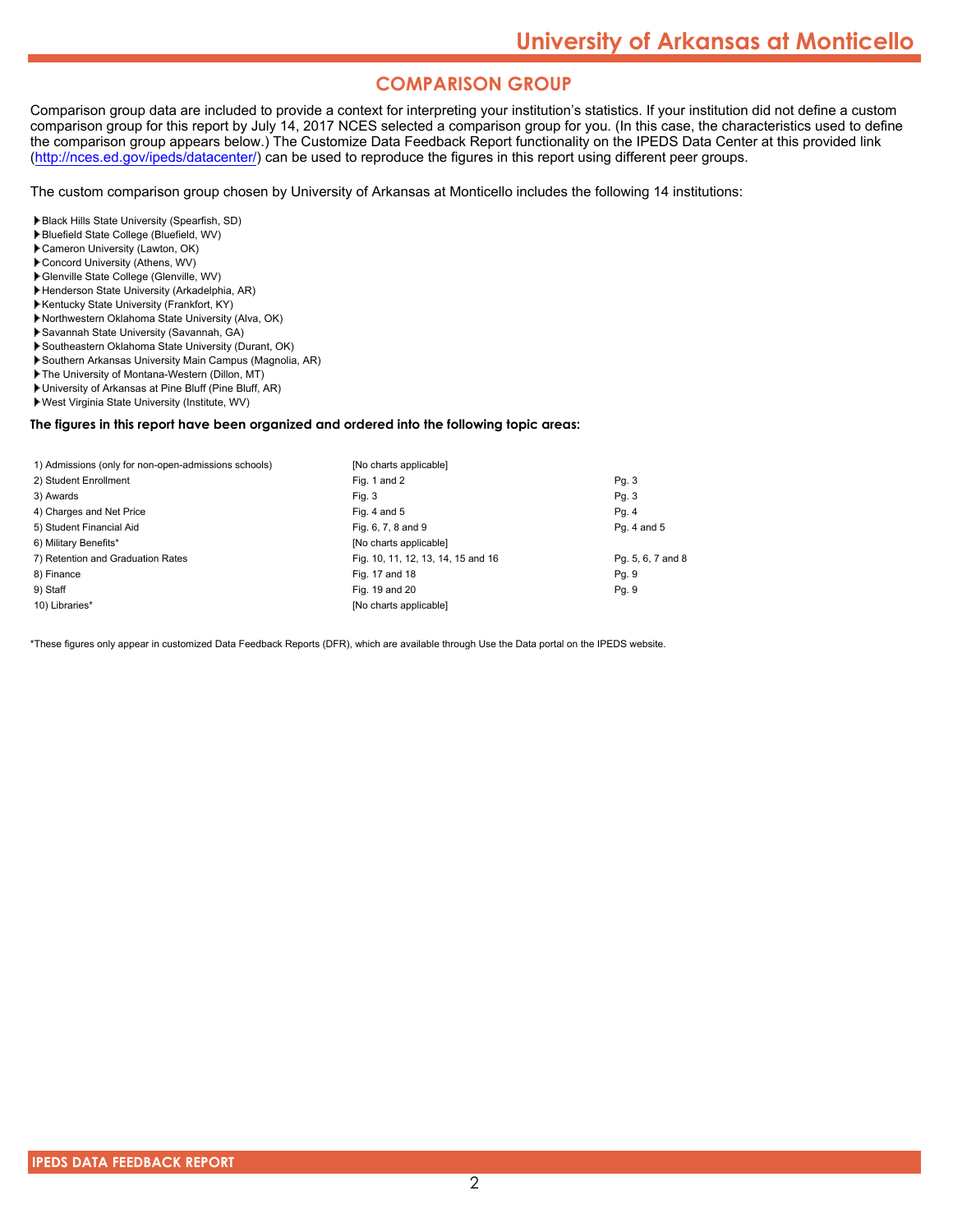



NOTE: For more information about disaggregation of data by race and ethnicity, see the Methodological Notes. Median values for the comparison group will not add to 100%. See "Use of Median Values for Comparison Group" for how median values are determined. N is the number of institutions in the comparison group. SOURCE: U.S. Department of Education, National Center for Education Statistics, Integrated Postsecondary Education Data System (IPEDS): Spring 2017, Fall Enrollment component.

#### **Figure 2. Unduplicated 12-month headcount of all students and of undergraduate students (2015-16), total FTE enrollment (2015-16), and full- and part-time fall enrollment (Fall 2016)**



NOTE: For details on calculating full-time equivalent (FTE) enrollment, see Calculating FTE in the Methodological Notes. Total headcount, FTE, and full- and part-time fall enrollment include both undergraduate and postbaccalaureate students, when applicable. N is the number of institutions in the comparison group.

SOURCE: U.S. Department of Education, National Center for Education Statistics, Integrated Postsecondary Education Data System (IPEDS): Fall 2016, 12-month Enrollment component and Spring 2017, Fall Enrollment component.

#### **Figure 3. Number of degrees awarded, by level: 2015-16**



NOTE: For additional information about postbaccalaureate degree levels, see the Methodology Notes. N is the number of institutions in the comparison group. SOURCE: U.S. Department of Education, National Center for Education Statistics, Integrated Postsecondary Education Data System (IPEDS): Fall 2016, Completions component.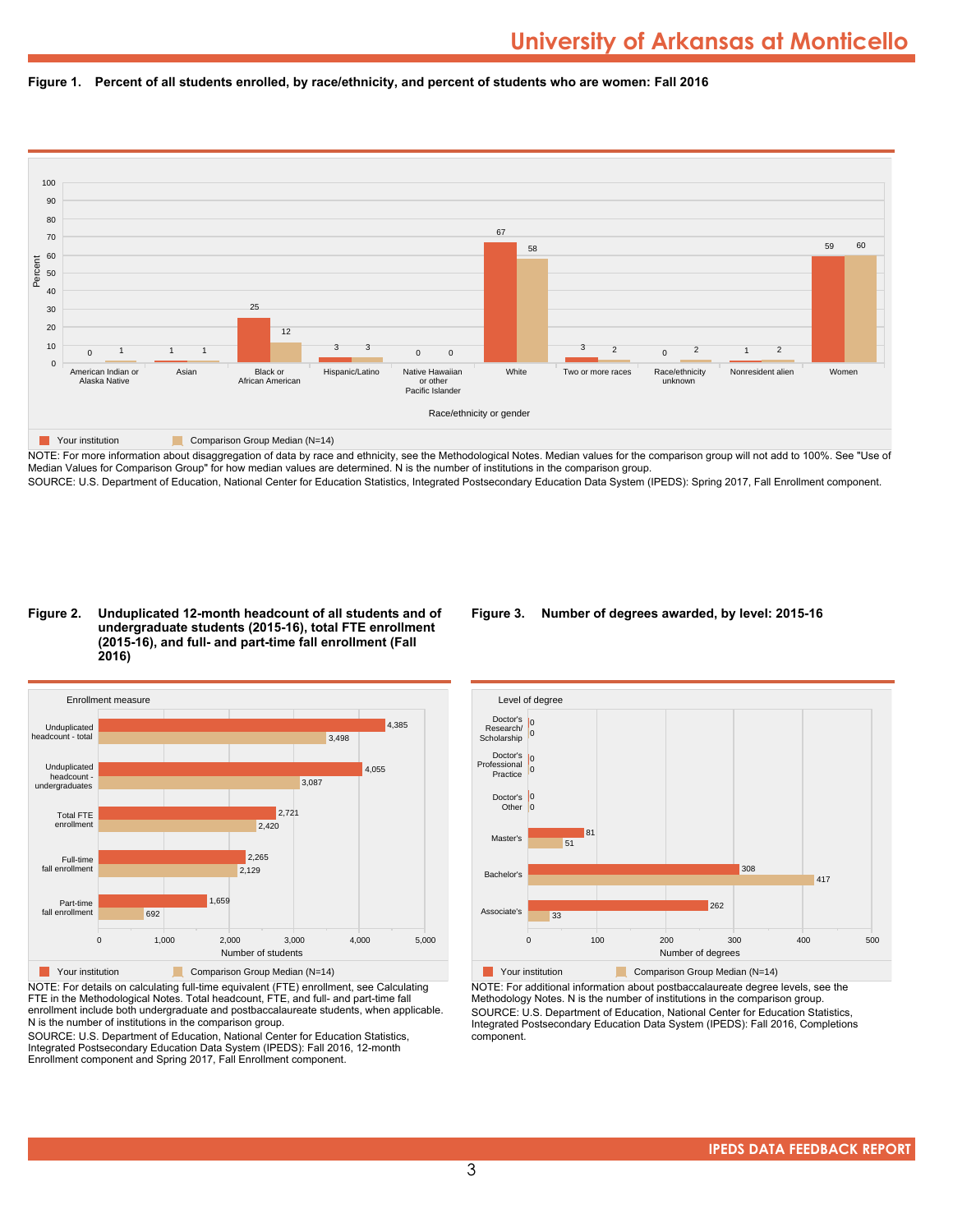**Figure 4. Academic year tuition and required fees for full-time, first -time degree/certificate-seeking undergraduates: 2013-14 to 2016-17**



NOTE: The tuition and required fees shown here are the lowest reported from the categories of in-district, in-state, and out-of-state. N is the number of institutions in the comparison group.

SOURCE: U.S. Department of Education, National Center for Education Statistics, Integrated Postsecondary Education Data System (IPEDS): Fall 2016, Institutional Characteristics component.

**Figure 6. Percent of full-time, first-time degree/certificate-seeking undergraduate students who were awarded grant or scholarship aid from the federal government, state/local government, or the institution, or loans, by type of aid: 2015-16**



NOTE: Any grant aid above includes grant or scholarship aid awarded from the federal government, state/local government, or the institution. Federal grants includes Pell grants and other federal grants. Any loans includes federal loans and other loans awarded to students. For details on how students are counted for financial aid reporting, see Cohort Determination in the Methodological Notes. N is the number of institutions in the comparison group.

SOURCE: U.S. Department of Education, National Center for Education Statistics, Integrated Postsecondary Education Data System (IPEDS): Winter 2016-17, Student Financial Aid component.





NOTE: Average net price is for full-time, first-time degree/certificate-seeking undergraduate students and is generated by subtracting the average amount of federal, state/local government, and institutional grant and scholarship awarded aid from the total cost of attendance. Total cost of attendance is the sum of published tuition and required fees, books and supplies, and the average room and board and other expenses. For details, see the Methodological Notes. N is the number of institutions in the comparison group.

SOURCE: U.S. Department of Education, National Center for Education Statistics, Integrated Postsecondary Education Data System (IPEDS): Fall 2016, Institutional Characteristics component and Winter 2016-17, Student Financial Aid component.





**The Comparison Group Median**<br> **Comparison Group Median** 

NOTE: Any grant aid above includes grant or scholarship aid awarded from the federal government, state/local government, or the institution. Federal grants includes Pell grants and other federal grants. Any loans includes federal loans and other loans awarded to students. Average amounts of aid were calculated by dividing the total aid awarded by the total number of recipients in each institution. N is the number of institutions in the comparison group.

SOURCE: U.S. Department of Education, National Center for Education Statistics, Integrated Postsecondary Education Data System (IPEDS): Winter 2016-17, Student Financial Aid component.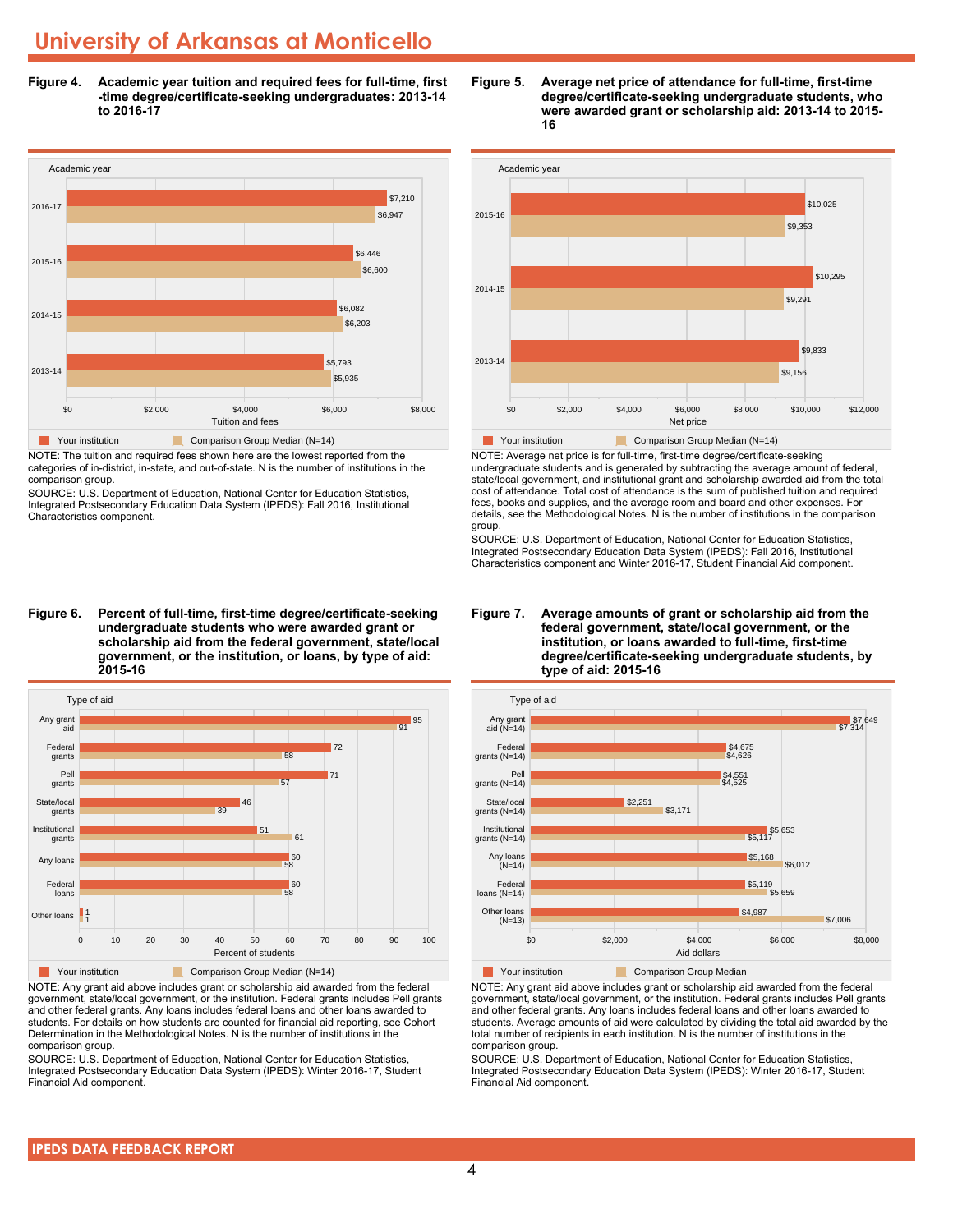**Figure 8. Percent of all undergraduates awarded aid, by type of aid: 2015-16**

**Figure 9. Average amount of aid awarded to all undergraduates, by type of aid: 2015-16**



NOTE: Any grant aid above includes grant or scholarship aid awarded from the federal government, state/local government, the institution, or other sources. Federal loans includes only federal loans awarded to students. N is the number of institutions in the comparison group.

SOURCE: U.S. Department of Education, National Center for Education Statistics, Integrated Postsecondary Education Data System (IPEDS): Winter 2016-17, Student Financial Aid component.



NOTE: Any grant aid above includes grant or scholarship aid from the federal government, state/local government, the institution, or other sources. Federal loans includes federal loans to students. Average amounts of aid were calculated by dividing the total aid awarded by the total number of recipients in each institution. N is the number of institutions in the comparison group.

SOURCE: U.S. Department of Education, National Center for Education Statistics, Integrated Postsecondary Education Data System (IPEDS): Winter 2016-17, Student Financial Aid component.

#### **Figure 10. Retention rates of first-time bachelor's degree seeking students, by attendance level: Fall 2015 cohort**



NOTE: Retention rates are measured from the fall of first enrollment to the following fall. Academic reporting institutions report retention data as of the institution's official fall reporting date or as of October 15, 2015. Program reporters determine the cohort with enrollment any time between August 1-October 31, 2015 and retention based on August 1, 2016. Four-year institutions report retention rates for students seeking a bachelor's degree. For more details, see the Methodological Notes. N is the number of institutions in the comparison group.

SOURCE: U.S. Department of Education, National Center for Education Statistics, Integrated Postsecondary Education Data System (IPEDS): Spring 2017, Fall Enrollment component.

#### **Figure 11. Graduation and transfer-out rates of full-time, first-time degree/certificate-seeking undergraduates within 150% of normal time to program completion: 2010 cohort**



NOTE: Graduation rate cohort includes all full-time, first-time degree/certificate-seeking undergraduate students. Graduation and transfer-out rates are the Student Right-to-Know rates. Only institutions with mission to prepare students to transfer are required to report transfer out. For more details, see the Methodological Notes. N is the number of institutions in the comparison group.

SOURCE: U.S. Department of Education, National Center for Education Statistics, Integrated Postsecondary Education Data System (IPEDS): Winter 2016-17, Graduation Rates component.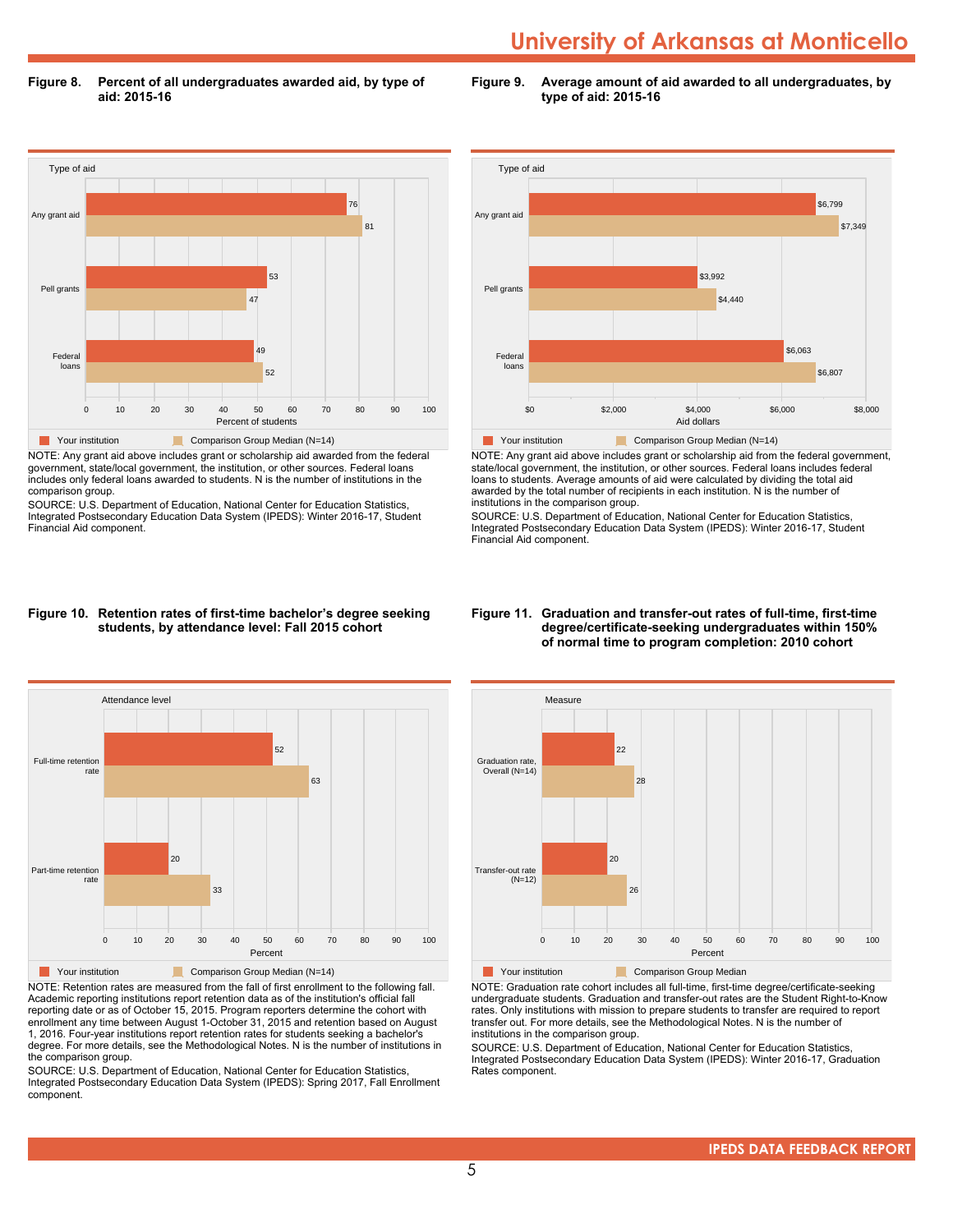



NOTE: The 4-, 6-, and 8-year graduation rates are calculated using the number students who completed a bachelor's or equivalent degree from a cohort of students who entered the institution seeking a bachelor's or equivalent degree. For details, see the Methodological Notes. N is the number of institutions in the comparison group. Medians are not reported for comparison groups with less than three values. SOURCE: U.S. Department of Education, National Center for Education Statistics,

Integrated Postsecondary Education Data System (IPEDS): Winter 2016-17, 200% Graduation Rates component.





**The Comparison Group Median**<br> **Comparison Group Median** 

NOTE: For more information about disaggregation of data by race and ethnicity, see the Methodological Notes. The graduation rates are the Student Right-to-Know (SRK) rates. Median values for the comparison group will not add to 100%. N is the number of institutions in the comparison group. SOURCE: U.S. Department of Education, National Center for Education Statistics, Integrated Postsecondary Education Data System (IPEDS): Winter 2016-17, Graduation Rates

component.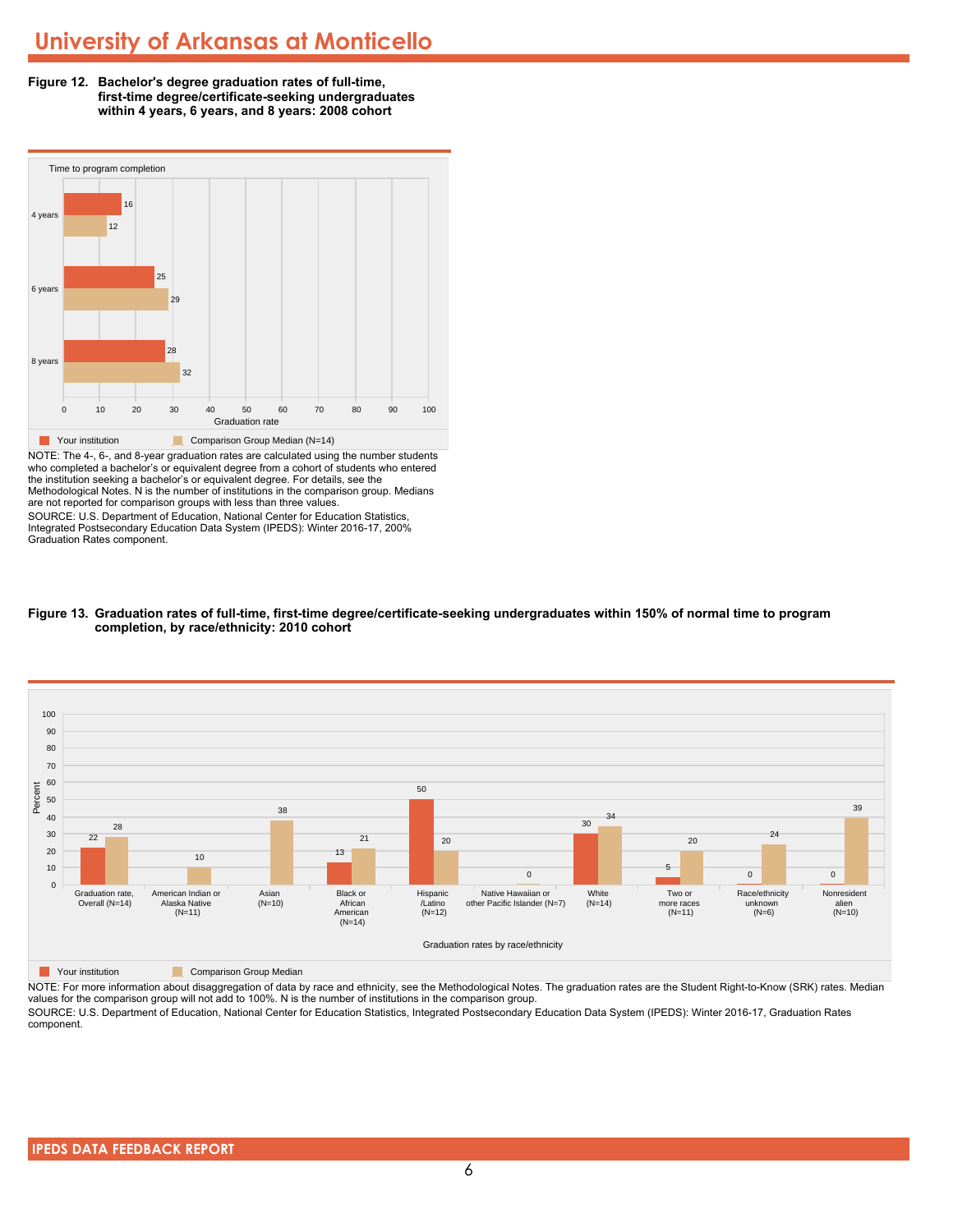**Figure 14. Graduation rates of full-time, first-time degree/certificateseeking undergraduates within 150% of normal time to program completion, by financial aid recipients: 2010 cohort**



NOTE: Graduation rate cohort includes all full-time, first-time degree/certificate-seeking undergraduate students. Data were collected on those students, who at entry of the cohort, were awarded a Pell Grant and students who were awarded a Subsidized Stafford loan, but did not receive a Pell Grant. Graduation rates are the Student Right-to-Know rates. Only institutions with mission to prepare students to transfer are required to report transfer out. For more details, see the Methodological Notes. N is the number of institutions in the comparison group.

SOURCE: U.S. Department of Education, National Center for Education Statistics, Integrated Postsecondary Education Data System (IPEDS): Winter 2016-17, Graduation Rates component.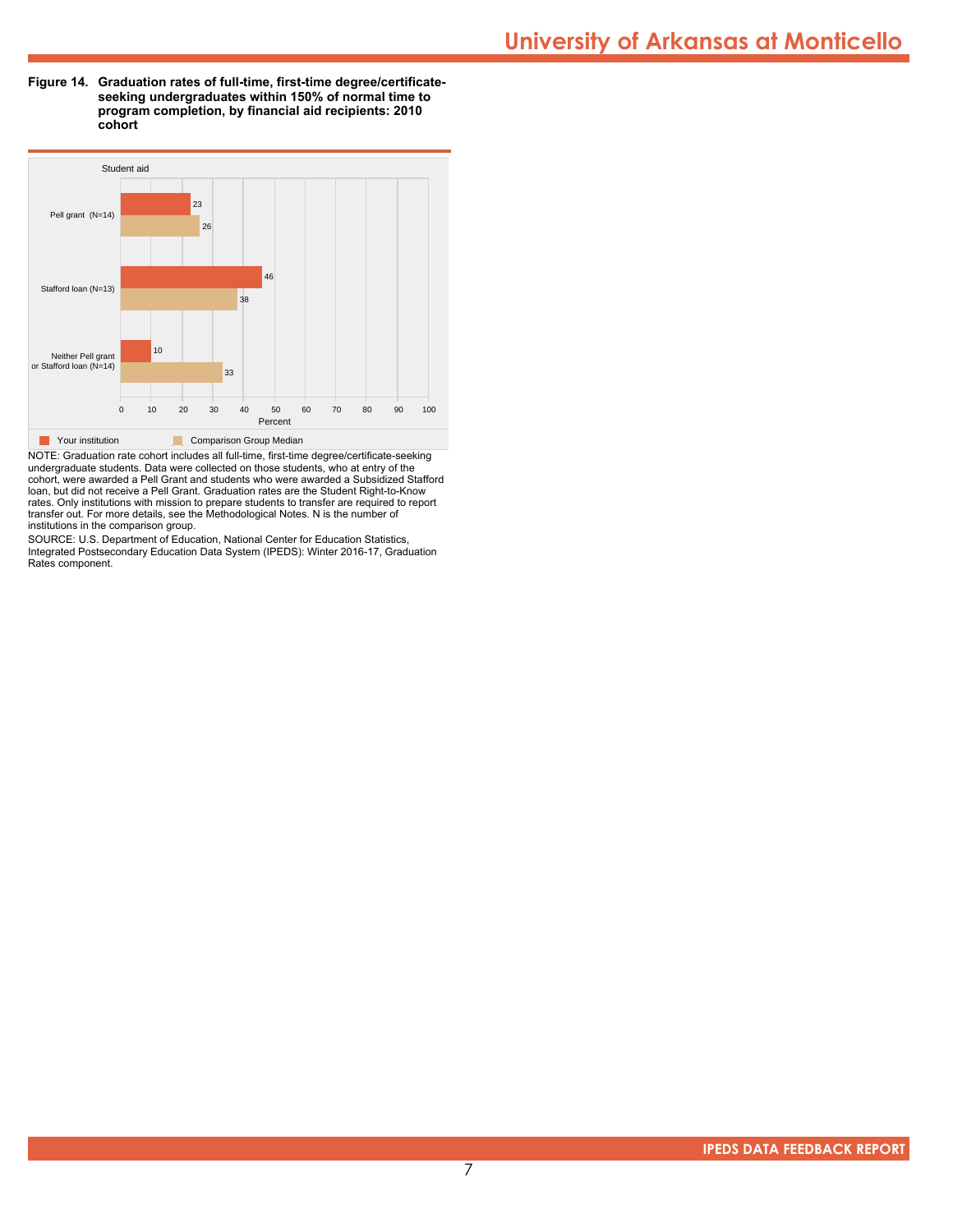#### **Figure 15. Award and enrollment rates of full-time, degree/certificate-seeking undergraduates after 8 years of entry, by prior postsecondary experience: 2008 cohort**



NOTE: Award and enrollment measures are measured from eight years after entering the institution into one of four degree/certificate-seeking undergraduate student cohort (First-time, full-time; First-time, part-time; Non-first-time, full-time; and Non-first-time, part-time). Academic reporting institutions report outcome data as of the institution's official fall reporting date or as of October 15, 2015. Program reporters determine the cohort with enrollment any time between September 1, 2007 and August 31, 2008. For more details, see the Methodological Notes. N is the number of institutions in the comparison group.

SOURCE: U.S. Department of Education, National Center for Education Statistics, Integrated Postsecondary Education Data System (IPEDS): Winter 2016-17, Outcome Measures component.

#### **Figure 16. Award and enrollment rates of part-time, degree/certificate-seeking undergraduates after 8 years of entry, by prior postsecondary experience: 2008 cohort**



NOTE: Award and enrollment measures are measured from eight years after entering the institution into one of four degree/certificate-seeking undergraduate student cohort (First-time, full-time; First-time, part-time; Non-first-time, full-time; and Non-first-time, part-time). Academic reporting institutions report outcome data as of the institution's official fall reporting date or as of October 15, 2015. Program reporters determine the cohort with enrollment any time between September 1, 2007 and August 31, 2008. For more details, see the Methodological Notes. N is the number of institutions in the comparison group.

SOURCE: U.S. Department of Education, National Center for Education Statistics, Integrated Postsecondary Education Data System (IPEDS): Winter 2016-17, Outcome Measures component.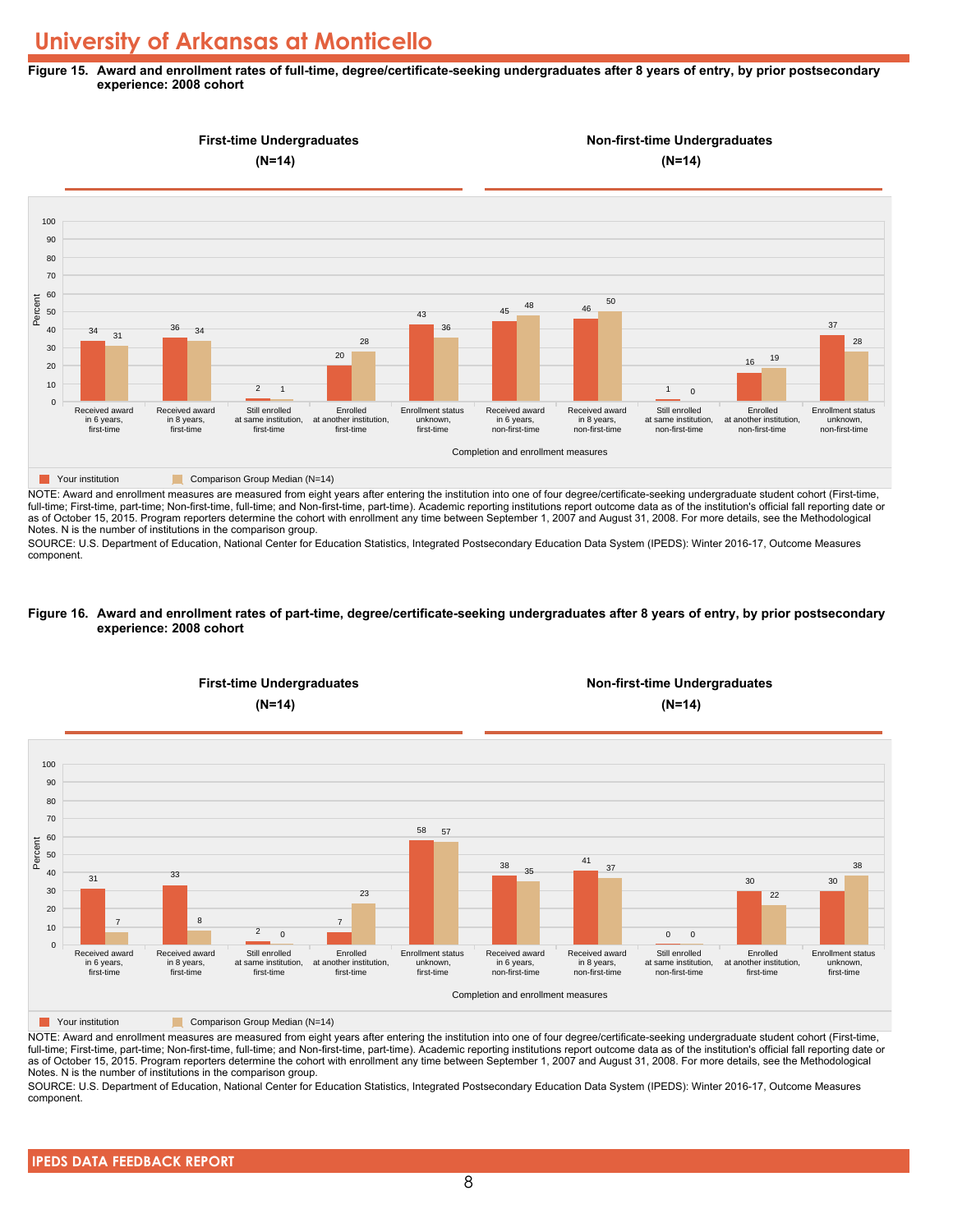**Figure 17. Percent distribution of core revenues, by source: Fiscal year 2016**

**Figure 18. Core expenses per FTE enrollment, by function: Fiscal year 2016**



NOTE: The comparison group median is based on those members of the comparison group that report finance data using the same accounting standards as the comparison institution. For more information, see the Methodological Notes. N is the number of institutions in the comparison group.

SOURCE: U.S. Department of Education, National Center for Education Statistics, Integrated Postsecondary Education Data System (IPEDS): Spring 2017, Finance component.



NOTE: Expenses per full-time equivalent (FTE) enrollment, particularly instruction, may be inflated because finance data includes all core expenses while FTE reflects credit activity only. For details on calculating FTE enrollment and a detailed definition of core expenses, see the Methodological Notes. N is the number of institutions in the comparison group. SOURCE: U.S. Department of Education, National Center for Education Statistics, Integrated Postsecondary Education Data System (IPEDS): Fall 2016, 12-month Enrollment component and Spring 2017, Finance component.

#### **Figure 19. Full-time equivalent staff, by occupational category: Fall 2016**



NOTE: Graduate assistants are not included. For calculation details, see the Methodological Notes. N is the number of institutions in the comparison group. SOURCE: U.S. Department of Education, National Center for Education Statistics, Integrated Postsecondary Education Data System (IPEDS): Spring 2017, Human Resources component.

#### **Figure 20. Average salaries of full-time instructional non-medical staff equated to 9-months worked, by academic rank: Academic year 2016-17**



NOTE: See Methodology Notes for more details on average salary. N is the number of institutions in the comparison group. Medians are not reported for comparison groups with less than three values.

SOURCE: U.S. Department of Education, National Center for Education Statistics, Integrated Postsecondary Education Data System (IPEDS): Spring 2017, Human Resources component.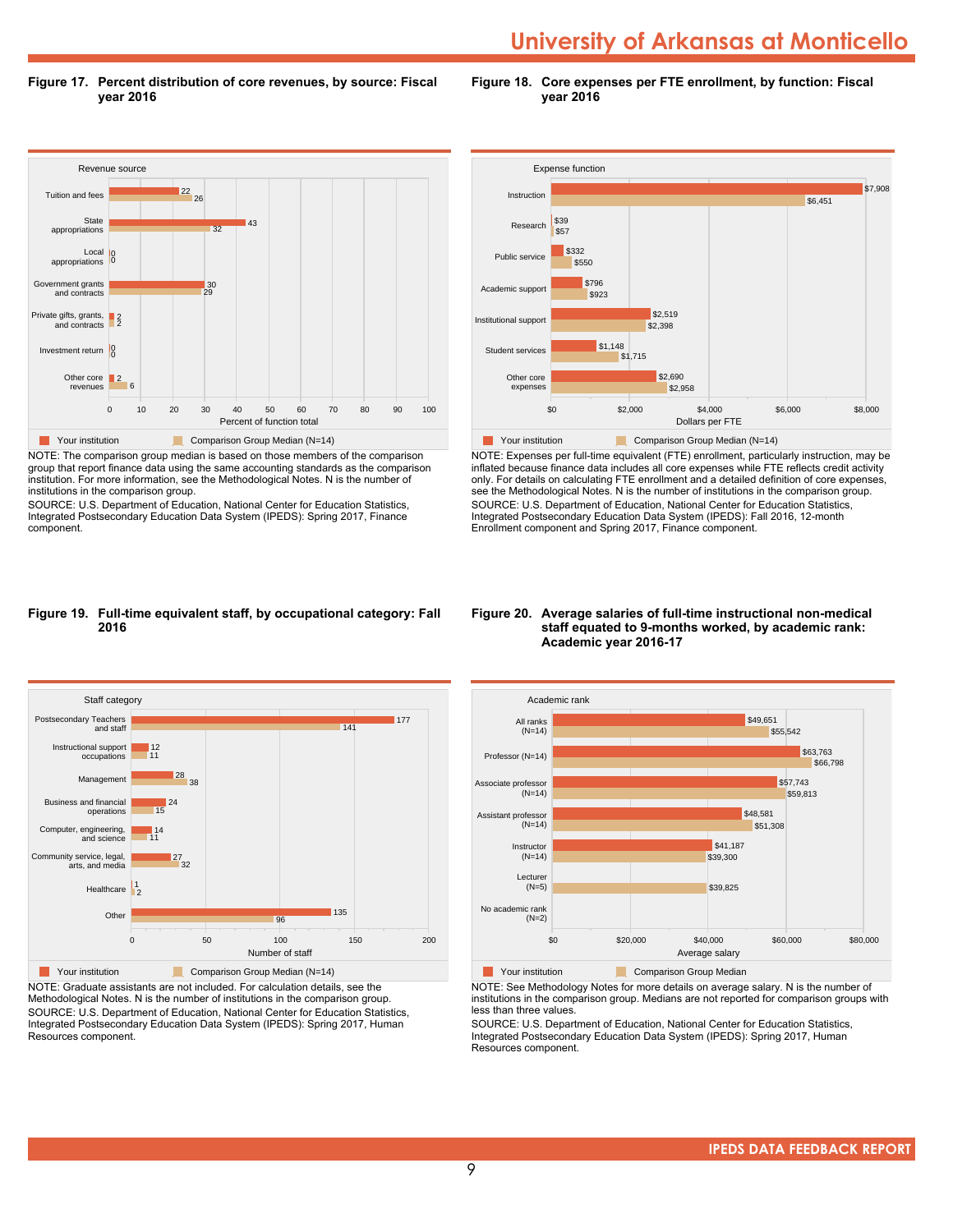# **METHODOLOGICAL NOTES**

#### **Overview**

This report is based on data supplied by institutions to IPEDS during 2016-17 data collection year. Response rates exceeded 99% for most surveys. IPEDS First Look reports at <http://nces.ed.gov/pubsearch/getpubcats.asp?sid=010> provide some information on aggregate institutional responses.

#### **Use of Median Values for Comparison Group**

This report compares your institution's data to the median value for the comparison group for each statistic shown in the figure. If more than one statistic is present in a figure, the median values are determined separately for each indicator or statistic. Medians are not displayed for comparison groups with fewer than three values. Where percentage distributions are presented, median values may not add to 100%. To access all the data used to create the figures included in this report, go to 'Use the Data' portal on the IPEDS website at this provided link (<http://nces.ed.gov/ipeds>).

#### **Missing Statistics**

If a statistic is not reported for your institution, the omission indicates that the statistic is not relevant to your institution and the data were not collected. Not all notes may be applicable to your report.

#### **Use of Imputed Data**

All IPEDS data are subject to imputation for total (institutional) and partial (item) nonresponse. If necessary, imputed values were used to prepare your report.

#### **Data Confidentiality**

IPEDS data are not collected under a pledge of confidentiality.

#### **Disaggregation of Data by Race/Ethnicity**

When applicable, some statistics are disaggregated by race/ethnicity. Data disaggregated by race/ethnicity have been reported using the 1997 Office of Management and Budget categories. Detailed information about the race/ethnicity categories can be found at <https://nces.ed.gov/ipeds/Section/Resources>.

#### **Cohort Determination for Reporting Student Financial Aid, Graduation Rates, and Outcome Measures**

Student cohorts for reporting Student Financial Aid and Graduation Rates data are based on the reporting type of the institution. For institutions that report based on an academic year (those operating on standard academic terms), student counts and cohorts are based on fall term data. Student counts and cohorts for program reporters (those that do not operate on standard academic terms) are based on unduplicated counts of students enrolled during a full 12-month period.

### **DESCRIPTION OF STATISTICS USED IN THE FIGURES**

#### **Admissions (only for non-open-admissions schools)**

#### *Admissions and Test Score Data*

Admissions and test score data are presented only for institutions that do not have an open admission policy, and apply to first-time, degree/certificate-seeking undergraduate students only. Applicants include only those students who fulfilled all requirements for consideration for admission and who were notified of one of the following actions: admission, non-admission, placement on a wait list, or application withdrawn (by applicant or institution). Admitted applicants (admissions) include wait-listed students who were subsequently offered admission. Early decision, early action, and students who began studies during the summer prior to the fall reporting period are included. For customized Data Feedback Reports, test scores are presented only if scores are required for admission.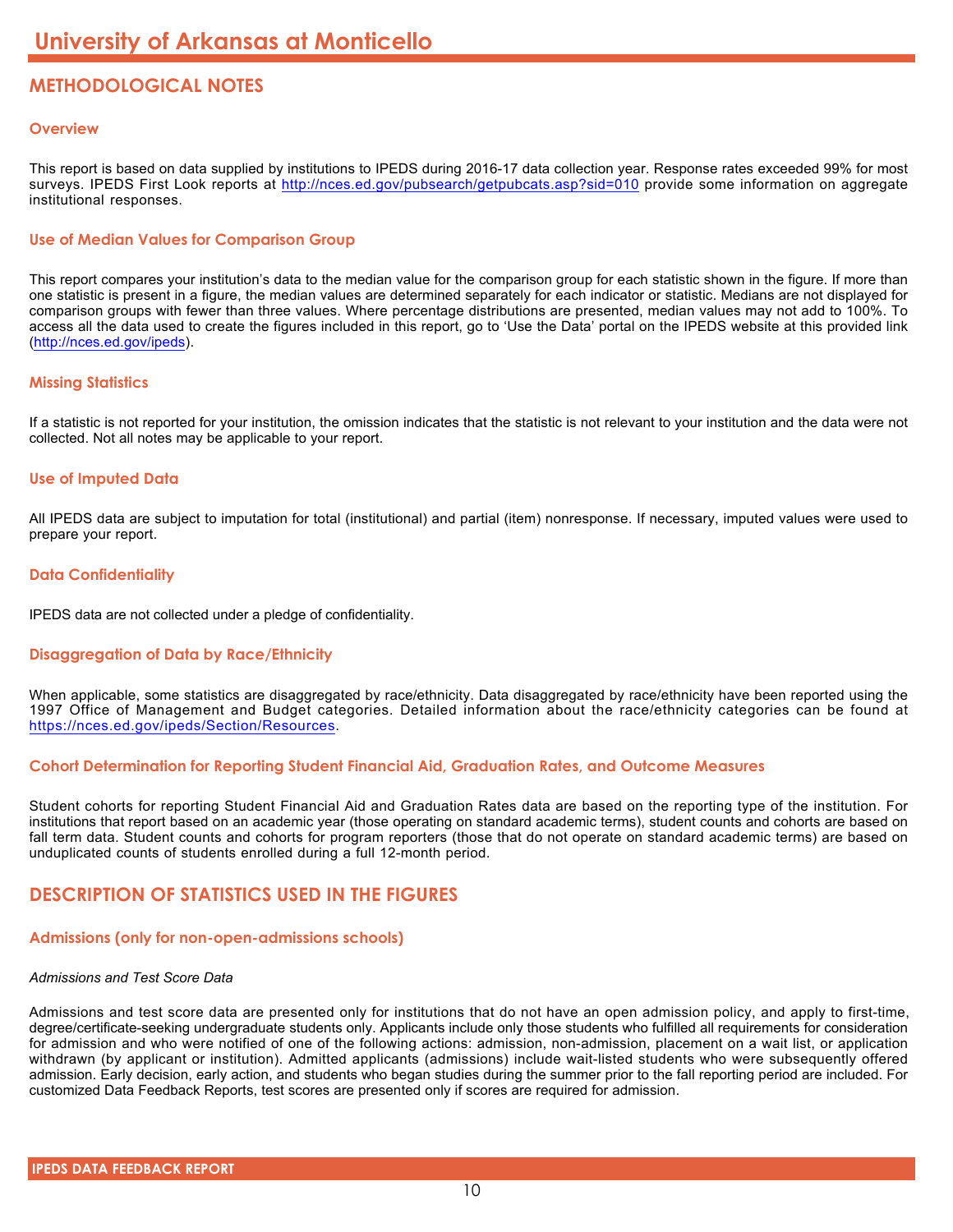#### **Student Enrollment**

#### *FTE Enrollment*

The full-time equivalent (FTE) enrollment used in this report is the sum of the institution's FTE undergraduate enrollment and FTE graduate enrollment (as calculated from or reported on the 12-month Enrollment component). Undergraduate and graduate FTE are estimated using 12-month instructional activity (credit and/or contact hours). See "Calculation of FTE Students (using instructional activity)" in the IPEDS Glossary at <https://surveys.nces.ed.gov/ipeds/VisGlossaryAll.aspx>.

#### *Total Entering Undergraduate Students*

Total entering students are students at the undergraduate level, both full- and part-time, new to the institution in the fall term (or the prior summer term who returned in the fall). This includes all first-time undergraduate students, students transferring into the institution at the undergraduate level, and non-degree/certificate-seeking undergraduates entering in the fall. Only degree-granting, academic year reporting institutions provide total entering student data.

#### **Charges and Net Price**

#### *Average Institutional Net Price*

Average net price is calculated for full-time, first-time degree/certificate-seeking undergraduates who were awarded grant or scholarship aid from the federal government, state/local government, or the institution anytime during the full aid year. For public institutions, this includes only students who paid the in-state or in-district tuition rate. Other sources of grant aid are excluded. Average net price is generated by subtracting the average amount of federal, state/local government, and institutional grant and scholarship aid from the total cost of attendance. Total cost of attendance is the sum of published tuition and required fees, books and supplies, and the average room and board and other expenses.

For the purpose of the IPEDS reporting, aid awarded refers to financial aid that was awarded to, and accepted by, a student. This amount may differ from the aid amount that is disbursed to a student.

#### **Retention, Graduation Rates, and Outcome Measures**

#### *Graduation Rates and Transfer-out Rate*

Graduation rates are those developed to satisfy the requirements of the Student Right-to-Know Act and Higher Education Act, as amended, and are defined as the total number of individuals from a given cohort of full-time, first-time degree/certificate-seeking undergraduates who completed a degree or certificate within a given percent of normal time to complete all requirements of the degree or certificate program; divided by the total number of students in the cohort of full-time, first-time degree/certificate-seeking undergraduates minus any allowable exclusions. Institutions are permitted to exclude from the cohort students who died or were totally and permanently disabled; those who left school to serve in the armed forces or were called up to active duty; those who left to serve with a foreign aid service of the federal government, such as the Peace Corps; and those who left to serve on an official church mission.

A further extension of the traditional Graduation Rates (GR) component which carries forward 100% and 150% graduation rates data previously reported in the GR component is the Graduation Rates 200% (GR200) component, which request information on any additional completers and exclusions from the cohort between 151% and 200% normal time for students to complete all requirements of their program of study.

Transfer-out rate is the total number of students from the cohort who are known to have transferred out of the reporting institution (without earning a degree/award) and subsequently re-enrolled at another institution within the same time period; divided by the same adjusted cohort (initial cohort minus allowable exclusions) as described above. Only institutions with a mission that includes providing substantial preparation for students to enroll in another eligible institution are required to report transfers out.

#### *Retention Rates*

Retention rates are measures at which students persist in their educational program at an institution, expressed as a percentage. For fouryear institutions, this is the percentage of first-time bachelors (or equivalent) degree-seeking undergraduates from the previous fall who are again enrolled in the current fall. For all other institutions this is the percentage of first-time degree/certificate-seeking students from the previous fall who either re-enrolled or successfully completed their program by the current fall. The full-time retention rate is calculated using the percentage of full-time, first-time degree/certificate-seeking undergraduates, while the part-time rate is calculated using the percentage of part-time, first-time degree/certificate-seeking undergraduates.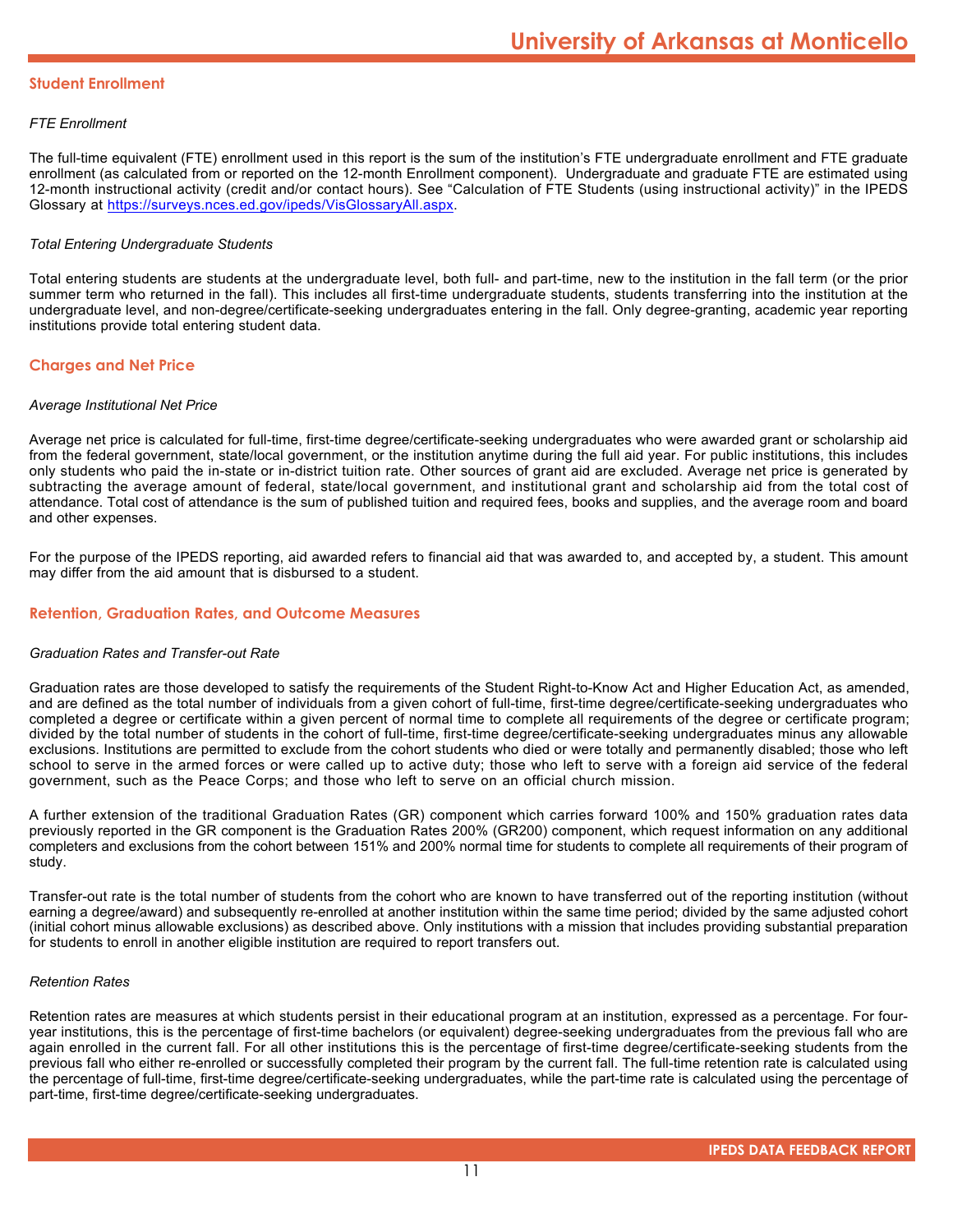#### *Outcome Measures Data*

Alternative measures of student success are reported by degree-granting institutions to describe the outcomes of degree/certificate-seeking undergraduate students who are not only first-time, full-time students, but also part-time attending and non-first-time (transfer-in) students. These measures provide the 6-year and 8-year award-completion rates after entering an institution, which is calculated by dividing the number of total awards at 6- or 8-year status points divided by the adjusted cohort. The initial cohort can be revised and take allowable exclusions resulting in an adjusted cohort. The type of award is not reported, but institutions report the first award earned by the student at each status point. For students who did not earn an undergraduate award after 8-years of entry, the enrollment statuses are reported as either still enrolled at the institution, subsequently transferred out of the institution, or status unknown. Unlike the Graduation Rates data, all reporting institutions must report on their transfer outs regardless if the institution has a mission that provides substantial transfer preparation.

#### **Finance**

#### *Core Revenues*

Core revenues for public institutions reporting under GASB standards include tuition and fees; government (federal, state, and local) appropriations and operating and nonoperating grants/contracts; private gifts, grants, and contracts (private operating grants/contracts plus gifts and contributions from affiliated entities); sales and services of educational activities; investment income; other operating and nonoperating sources; and other revenues and additions (capital appropriations and grants and additions to permanent endowments). "Other core revenues" include federal appropriations, sales and services of educational activities, other operating and nonoperating sources, and other revenues and additions.

Core revenues for private, not-for-profit institutions (and a small number of public institutions) reporting under FASB standards include tuition and fees; government (federal, state, and local) appropriations and grants/contracts; private gifts, grants/contracts (including contributions from affiliated entities); investment return; sales and services of educational activities; and other sources (a generated category of total revenues minus the sum of core and noncore categories on the Finance component). "Other core revenues" include government (federal, state, and local) appropriations, sales and services of educational activities, and other sources.

Core revenues for private, for-profit institutions reporting under FASB standards include tuition and fees; government (federal, state, and local) appropriations and grants/contracts; private grants/ contracts; investment income; sales and services of educational activities; and other sources (a generated category of total revenues minus the sum of core and noncore categories on the Finance component). "Other core revenues" include government (federal, state, and local) appropriations and other sources.

At degree-granting institutions, core revenues exclude revenues from auxiliary enterprises (e.g., bookstores and dormitories), hospitals, and independent operations. Non-degree-granting institutions do no report revenue from auxiliary enterprises in a separate category, and thus may include these amounts in the core revenues from other sources.

#### *Core Expenses*

Core expenses include expenses for instruction, research, public service, academic support, institutional support, student services, grant aid/scholarships and fellowships (net of discounts and allowances), and other functional expenses (a generated category of total expense minus the sum of core and noncore functions on the Finance component). Expenses for operation and maintenance of plant, depreciation, and interest are allocated to each of the other functions. Core expenses at degree-granting institutions exclude expenses for auxiliary enterprises (e.g., bookstores and dormitories), hospitals, and independent operations. Non-degree-granting institutions do not report expenses for auxiliary enterprises in a separate category and thus may include these amounts in the core expenses as other expenses. "Other core expenses" is the sum of grant aid/scholarships and fellowships and other expenses.

#### *Endowment Assets*

Endowment assets, for public institutions under GASB standards, and private, not-for-profit institutions under FASB standards, include gross investments of endowment funds, term endowment funds, and funds functioning as endowment for the institution and any of its foundations and other affiliated organizations. Private, for-profit institutions under FASB do not hold or report endowment assets.

#### *Salaries and Wages*

Salaries and wages for public institutions under GASB standards and private (not-for-profit and for-profit) institutions under FASB standards, include amounts paid as compensation for services to all employees regardless of the duration of service, and amounts made to or on behalf of an individual over and above that received in the form of a salary or wage.